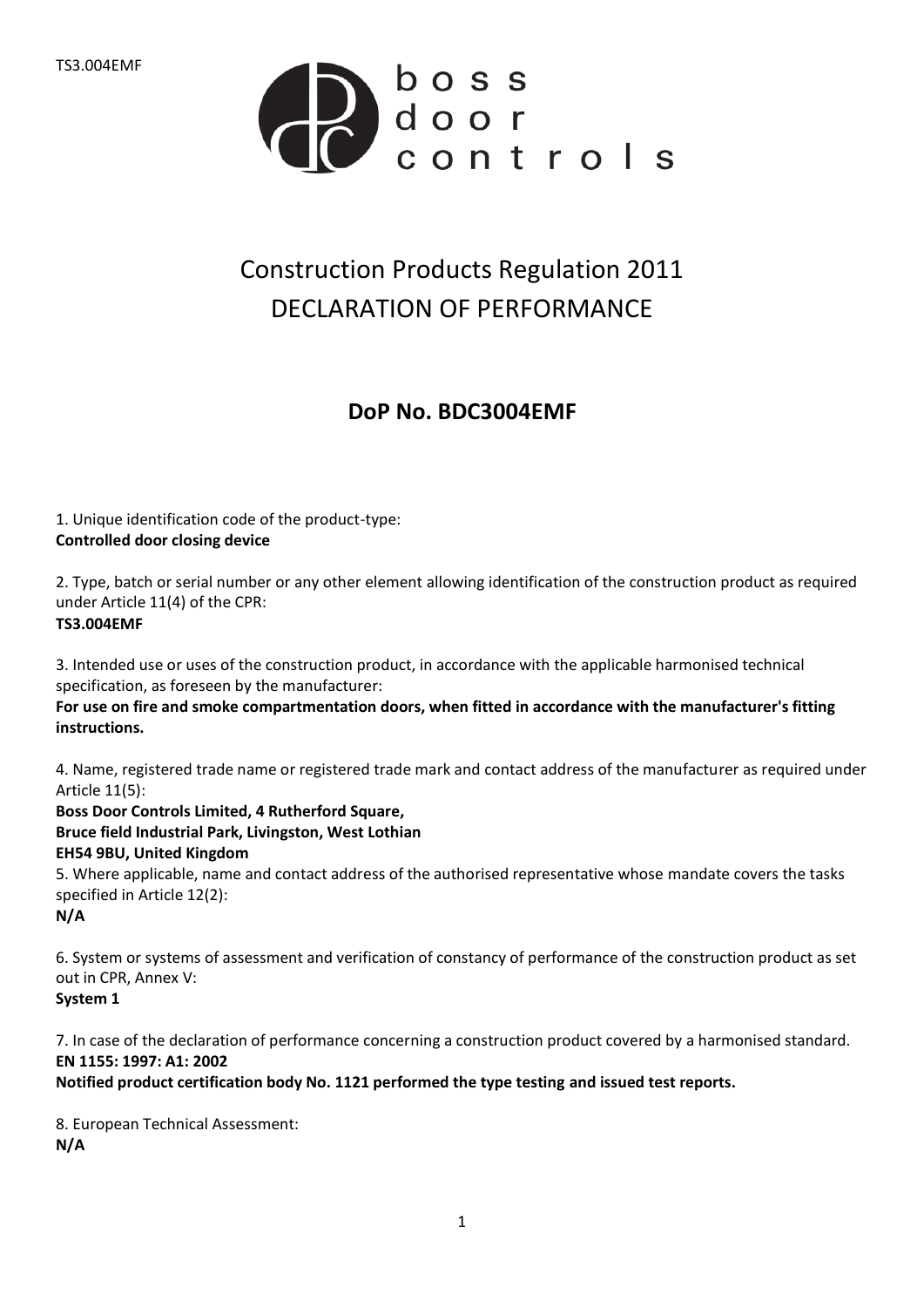| 9. Declared Performance – Figure 1 |                                                        |                             |
|------------------------------------|--------------------------------------------------------|-----------------------------|
| <b>Essential characteristic</b>    | Performance                                            | <b>Harmonised technical</b> |
| <b>Ability to release</b>          |                                                        | specification               |
|                                    |                                                        | EN1155:1997:A1:2002         |
| 5.2.1 Release from any angle       | Pass                                                   |                             |
| 5.1.3 Not Possible to inhibit      | Pass                                                   |                             |
| the release                        |                                                        |                             |
| 5.1.4 Supply voltage               | Pass                                                   |                             |
| 5.1.5 External electrical          | Pass                                                   |                             |
| connection                         |                                                        |                             |
| 5.1.6 Inlet for external           | Pass                                                   |                             |
| wiring                             |                                                        |                             |
| General                            |                                                        |                             |
|                                    |                                                        |                             |
| 5.2.1 Electrical release           | Pass - Release within 3s                               |                             |
| 5.2.3 Door closing device          | Pass - Documentation held separately                   |                             |
| EN1154 requirements                |                                                        |                             |
| 5.2.4 Durability                   | 25 000 Electrical                                      |                             |
|                                    | 25 000 Mechanical                                      |                             |
| 5.2.5 Angle of hold                | Greater than 65°                                       |                             |
| 5.2.6 Manual release               | Between 40Nm and 120Nm                                 |                             |
| 5.2.7 Continuous hold open         | Pass - less than 2 <sup>o</sup> movement over 48 hours |                             |
| 5.2.8 Overload Performance         | Pass                                                   |                             |
| 5.2.9 Delayed release              | Pass                                                   |                             |
| 5.2.10 Electrical                  | Pass at $+/-$ 15% of rated voltage                     |                             |
| performance                        |                                                        |                             |
| 5.2.11 Temperature rise            | Pass                                                   |                             |
| 5.2.12 Damage                      | Pass                                                   |                             |
| 5.2.13 Fire/smoke doors            | Grade 1 - Suitable for use on fire/smoke door          |                             |
|                                    | assemblies                                             |                             |
| <b>Durability of Self Closing</b>  |                                                        |                             |
| 5.2.14.1 Corrosion                 | Grade 3:96 hrs                                         |                             |
| 5.2.14.2 Corrosion                 | Pass - After the salt spray test, the closing          |                             |
|                                    | moment of the door closer was not less than 80% of     |                             |
|                                    | that measured prior to the test.                       |                             |
| Dangerous Substances               | The materials in the product do not contain or         |                             |
| Annex ZA3                          | release any dangerous substances in excess of the      |                             |
|                                    | maximum levels specified in existing European          |                             |
|                                    | material standards or any national regulations.        |                             |